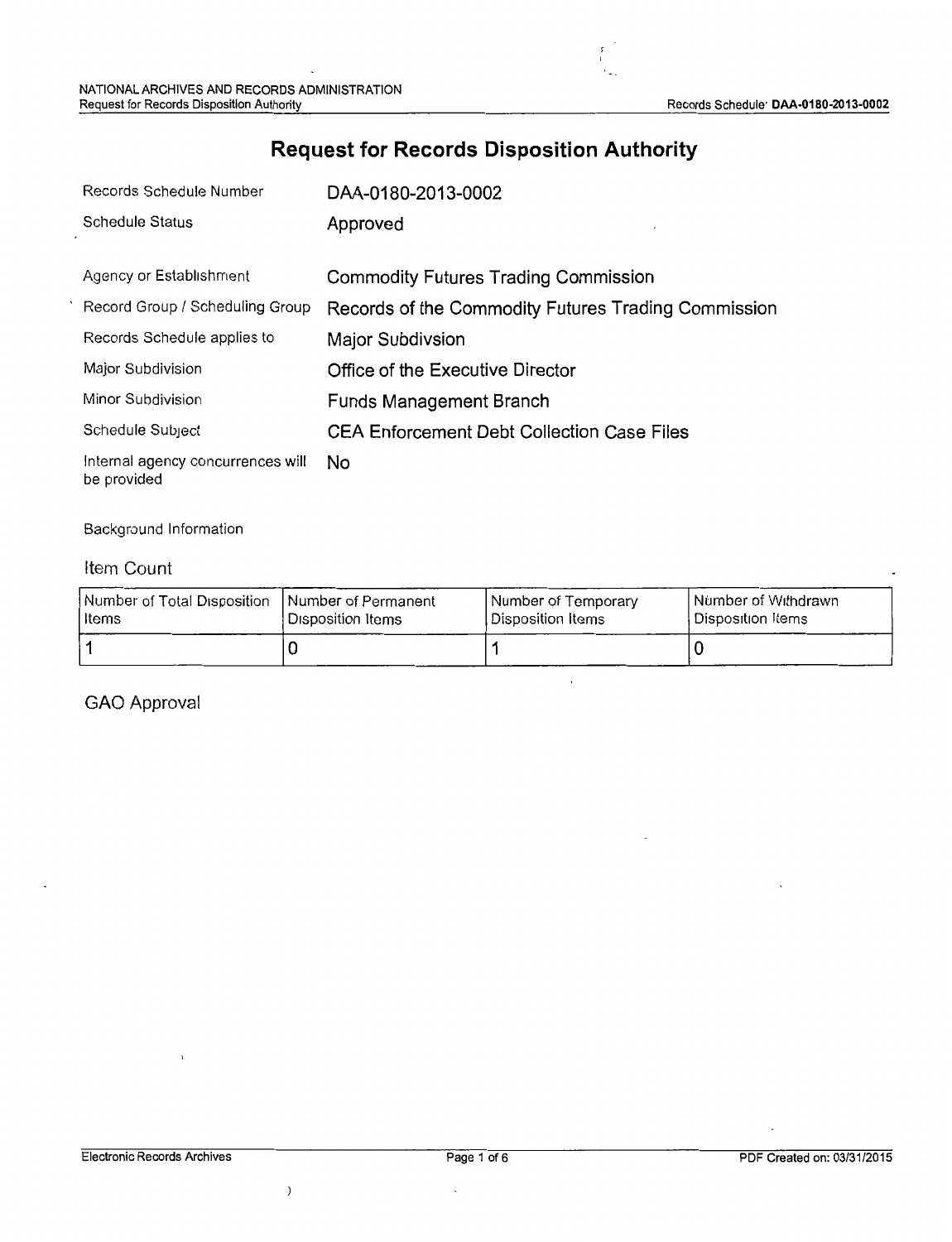## Outline of Records Schedule Items for DAA-0180-2013-0002

| Sequence Number |                                                                                                     |
|-----------------|-----------------------------------------------------------------------------------------------------|
|                 | CEA Enforcement Debt Collection Case Files<br>Disposition Authority Number: DAA-0180-2013-0002-0001 |

k,

 $\lambda$ 

 $\cdot$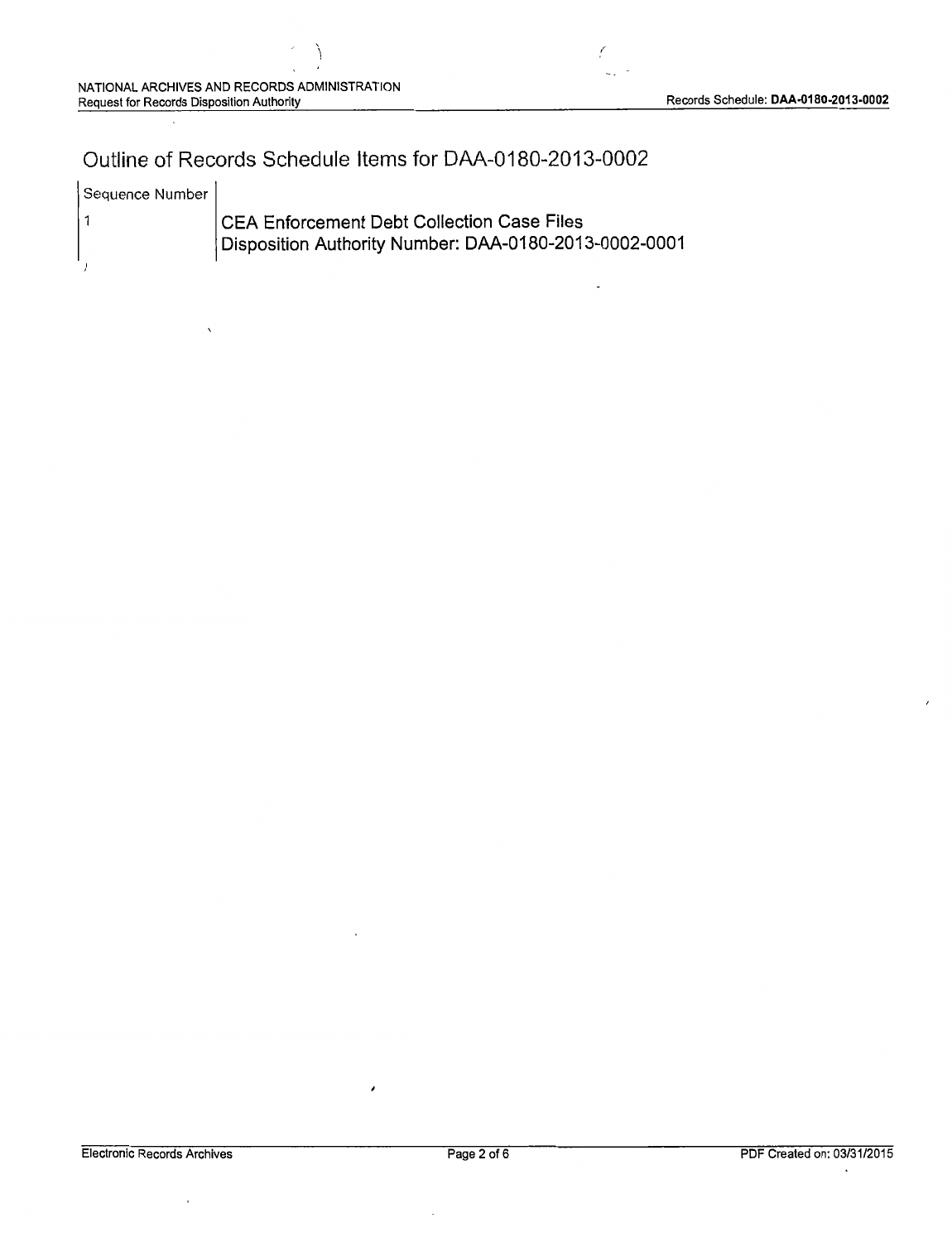### Records Schedule Items

Sequence Number

 $\mathbf{1}$ 

#### CEA Enforcement Debt Collection Case Files

Disposition Authority Number DAA-0180-2013-0002-0001

Financial obligations can arise from a Final Order upon parties deemed in violation of the Commodity Exchange Act and/or CFTC regulations (among other relief). There are two types of Final Orders: (1) Orders issued by the Commission, either by adjudication or by consent of the parties, or (2) Judgment Orders issued by a Federal Court Judge, either by adjudication or by consent of the parties. Financial obligations can take one or more of the following forms: (1) Civil monetary penalties, which are imposed as a deterrent to the offender and others, (2) Disgorgement, which is imposed to ensure that offenders do not retain any monetary gains from their improper actions, (3) Restitution, which is imposed to compensate victims for their losses, and (4) Pre-judgment interest, which is added to and included in the debt principal. Judgment orders may appoint a third party, such as the National Futures Association or a receiver, to monitor judgment debts. CFTC maintains case files for both CFTC-monitored debts as well as those monitored by third parties. Debt collection is governed by statutes and regulations of the Departments of Treasury and Justice, including 31 U.S.C. Chapter 37, Subchapter II: Claims of the United Statements Government (3711-3720E); the Federal Claims Collection Standards (31 CFR Chapter IX (Parts 900-904)); and OMB Circular A-129 issued by the Office of Management and Budget. CEA Enforcement Debt Collection Case Files document the collection of monetary sanctions. Records may include but are not limited to: Commission or U.S. Court Orders; final judgment forms; transmittal forms; Dunning letters and certified mail receipts; copies of IRS forms 1099C; write-off memos which document internal CFTC approval to compromise or write off debts; claims collection litigation reports (CCLR); copies of wire transfers or checks, sworn release agreements, and other records. In the case of restitution payments, records may also include but are not limited to: correspondence between CFTC staff in the Division of Enforcement and court-appointed receivers and CFTC staff and the National Futures Association, regarding restitution payments. If the Commission discharges (i.e. "closes out") a debt, records may also include but are not limited to: documentation containing internal CFTC approvals to close out the debt and correspondence between the Commission and the Departments of Treasury and/or Justice approving the close out of the debt (if such approvals are necessary) and related records. Case Files are organized by docket number (either the number assigned by the Office of Ptoceedings for administrative cases or the U.S. Court for injunctive cases) and then by individual's name.

Final Disposition Temporary

Item Status **Active**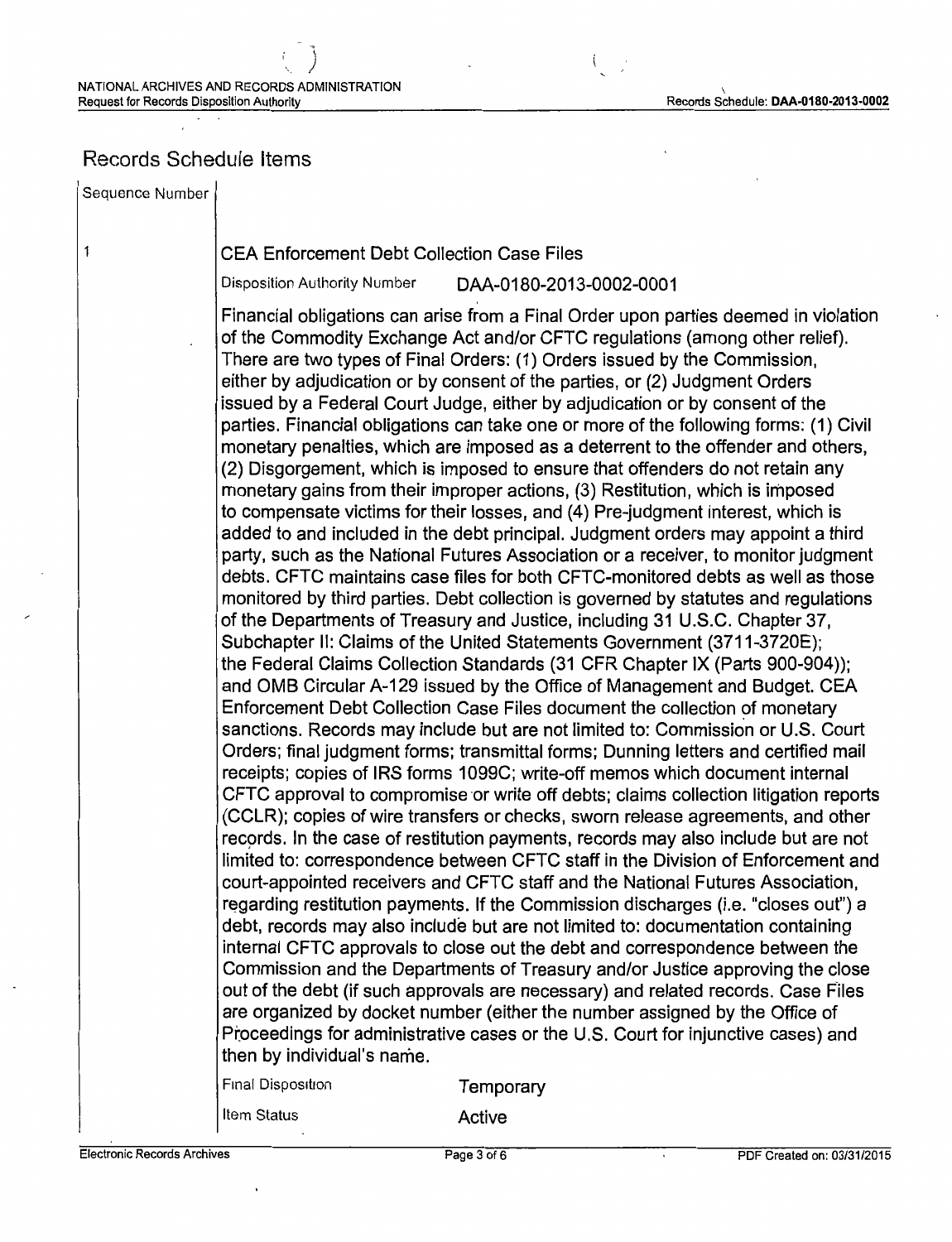$\check{\mathcal{C}}$ 

7

| Is this item media neutral?                                                                                                         | Yes                                                                                                                                                                                                                                                                                                                                                                               |
|-------------------------------------------------------------------------------------------------------------------------------------|-----------------------------------------------------------------------------------------------------------------------------------------------------------------------------------------------------------------------------------------------------------------------------------------------------------------------------------------------------------------------------------|
| Do any of the records covered<br>by this item currently exist in<br>electronic format(s) other than e-<br>mail and word processing? | No                                                                                                                                                                                                                                                                                                                                                                                |
| GRS or Superseded Authority<br>Citation                                                                                             | GRS 6, Item 10                                                                                                                                                                                                                                                                                                                                                                    |
| Disposition Instruction.                                                                                                            |                                                                                                                                                                                                                                                                                                                                                                                   |
| <b>Cutoff Instruction</b>                                                                                                           | Disposition: Temporary. Close CEA Enforcement<br>Debt Collection Case file after payment (i.e.<br>civil monetary penalties, disgorgement, and/or<br>restitution) has been satisfied in full or by means<br>of a compromise agreement, or after a delinquent<br>debt has been discharged/closed out in accordance<br>with the provisions of 31 CFR 903.5(a)/OMB Circular<br>A-129. |
| Transfer to Inactive Storage                                                                                                        | Transfer to offsite storage as necessary.                                                                                                                                                                                                                                                                                                                                         |
| <b>Retention Period</b>                                                                                                             | Destroy 7 year(s) after file closed.                                                                                                                                                                                                                                                                                                                                              |
| Additional Information                                                                                                              |                                                                                                                                                                                                                                                                                                                                                                                   |
| GAO Approval                                                                                                                        | Not Required                                                                                                                                                                                                                                                                                                                                                                      |

l,

 $L \rightarrow \infty$